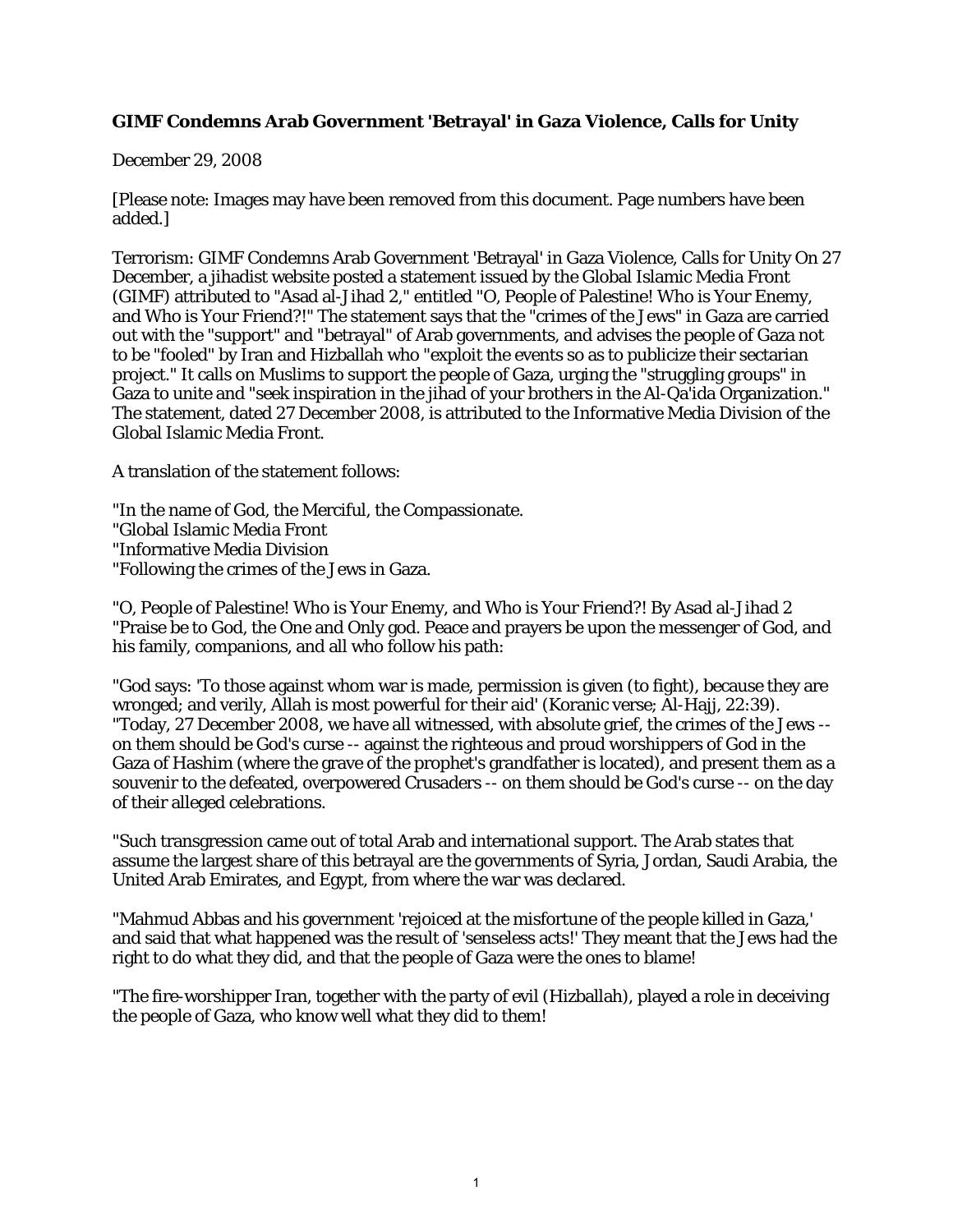"I herein pronounce my position in this war, and state that I stand with the people of monotheism in Gaza, without exception. I am backing and supporting all the mujahidin from HAMAS, the Army of Islam, the Al-Ummah Army, and the rest of the combatant groups.

"I advise the struggling groups in Gaza to preserve their mujahidin, leaderships and cadres, and to unite in the face of a Jewish invasion until later. I call on the mujahidin to get revenge on the Jews, and demand that a response should take place (only) after uniting efforts until peace is restored, so we can let the Jews know how big the surprise will be! Seek inspiration in the jihad of your brothers in the Al-Qa'ida Organization in the wars you lead.

"I believe that what has happened and is happening in the Gaza of Hashim will cause a significant change to happen in the region, particularly in Egypt.

"O people of Gaza! You need to know that you are suffering only because your strength and faith have increased, which has made the Jewish enemy and its supporter Arab governments helpless and desperate to break your willpower and determination. Together, they carried out the most horrible crimes against you, and that was the last solution they had to hand - may the curse of God be on them. How far from the truth are they! They sought to surrender to their dictates and acts of humiliation. I want to tell these enemies: You have been disappointed, and your striving has been frustrated. Truly, we learn to be steadfast from the people of Palestine in general, and the people of Gaza in particular.

"O, people of Gaza! Hold fast by the religion of God and the Sunnah of the Prophet Muhammad, peace and prayers be upon him and his household. This is your deliverance in this world and the Hereafter. I advise you all, groups and individuals, and remind you of my Lord Almighty, saying: 'O ye who believe! Fear Allah and be with those who are true (in word and deed)' (Koranic verse; Al-Tawbah, 9:119).

"This ordeal has been immense, but it - God permits - will grow weaker. Do not be fooled or deceived by the Arab 'governments,' which will meet and be kind and send you 'coffins!' Then, they will come back, and will curse you, fight you, and get together to kill you! These governments do not only betray and besiege you, but also prevent your supporters from reaching you.

"Do not be fooled by the fire-worshipper Iran and the party of the devil (Hizballah), which want to exploit the events so as to publicize their sectarian projects. More importantly, do not be fooled by the enemy on the inside, represented by Mahmud Abbas, his government, and their followers.

"Be assured that your (true) brothers and your friends are the Muslim masses in both the east and the west, led by the mujahidin in the Al-Qa'ida Organization and other groups that fight for the sake of God. Those who suffer with your suffering, support you, sacrifice their lives and property, and wash their hands of their governments. You will get from them what will delight you, Almighty God willing!

"I remind my brothers, the supporters of the mujahidin and people of nobility and graciousness, to support our people in Gaza and not to heed to designations. Now is not the time to even scores, but it is the time for support and sacrifice.